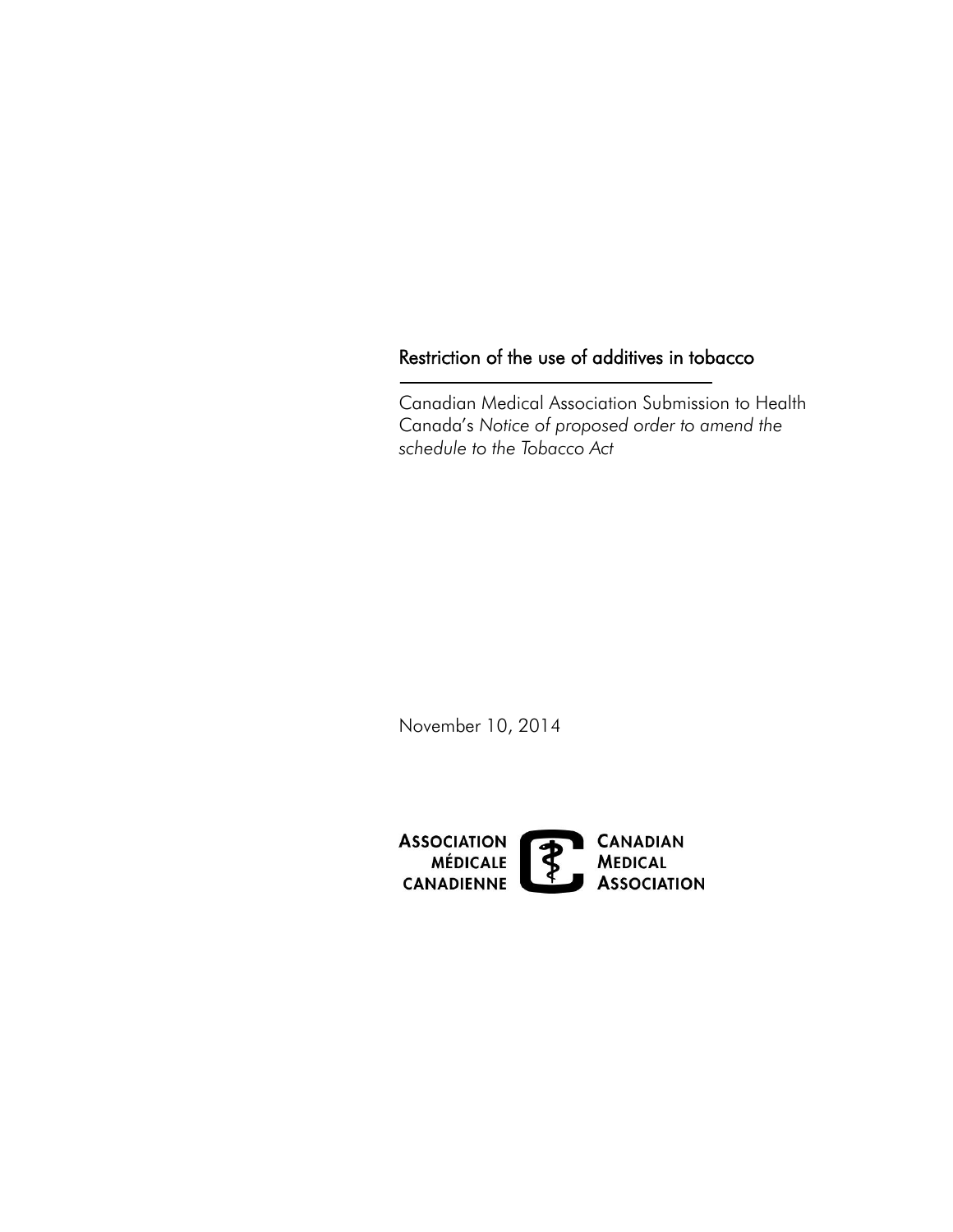The Canadian Medical Association (CMA) is the national voice of Canadian physicians. Founded in 1867, CMA's mission is to help physicians care for patients.

On behalf of its more than 80,000 members and the Canadian public, CMA performs a wide variety of functions. Key functions include advocating for health promotion and disease prevention policies and strategies, advocating for access to quality health care, facilitating change within the medical profession, and providing leadership and guidance to physicians to help them influence, manage and adapt to changes in health care delivery.

The CMA is a voluntary professional organization representing the majority of Canada's physicians and comprising 12 provincial and territorial divisions and 51 national medical organizations.

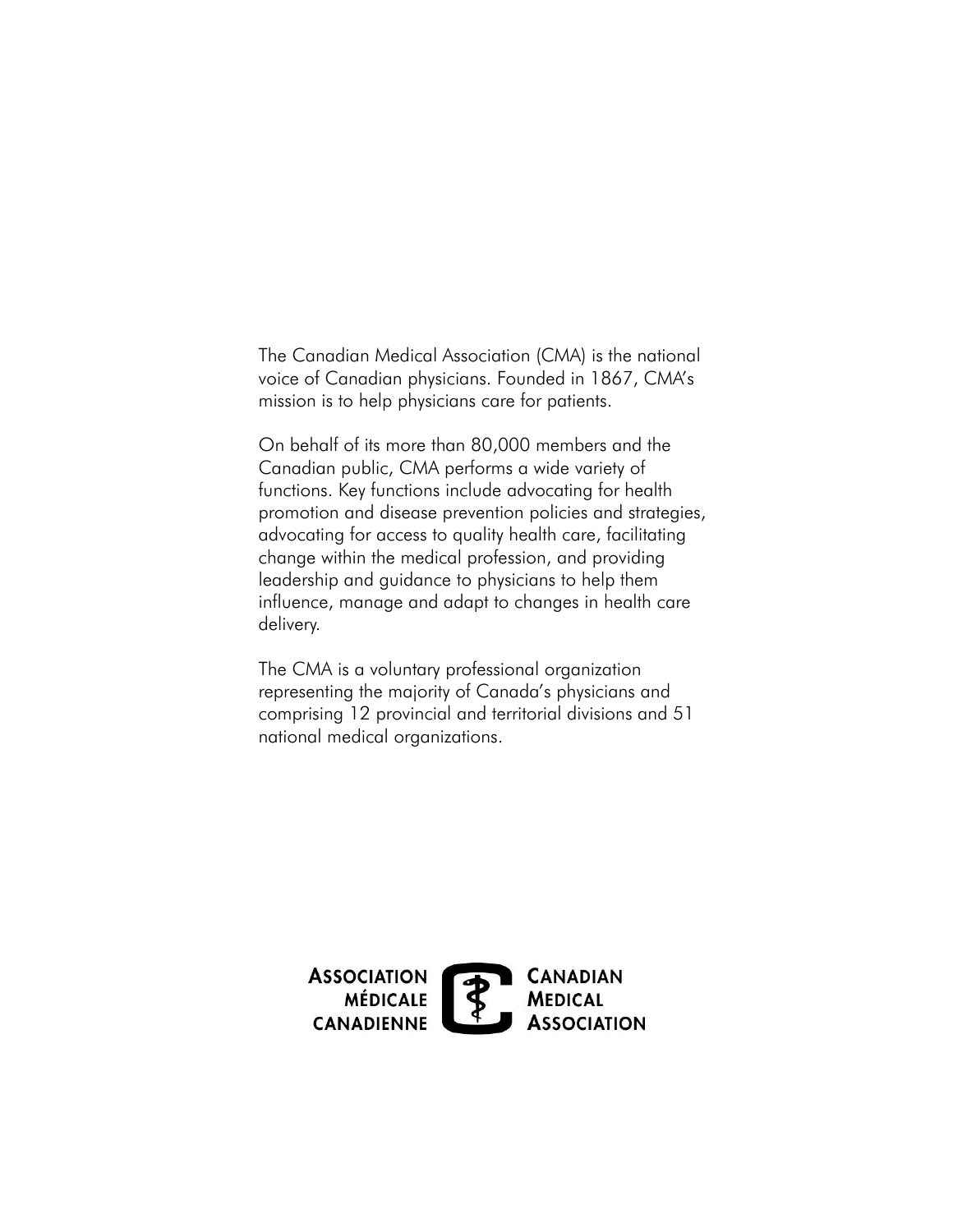to Health Canada's *Notice of proposed order to amend the schedule to the Tobacco Act[1](#page-3-0) ,*  The Canadian Medical Association (CMA) is pleased to provide this submission in response from October 14, 2014, on the restriction of the use of additives.

Canada's physicians have been working for decades toward the goal of a smoke-free Canada. The CMA issued its first public warning concerning the hazards of tobacco in 1954 and has continued to advocate for the strongest possible measures to control its use.

### Background

 cigarette smoke. It is the most popular flavour among youth. Almost three out of 10 menthol cigarettes. $^3$ Flavoured tobacco products include candy or fruit flavoured products including cigarillos, water pipe tobacco, smokeless tobacco and blunt wraps. They come in flavours that are appealing to youth such as chocolate, mint, cherry, peach, or strawberry. Flavouring makes the tobacco products more palatable to youth and young adult smokers because they have a lower tolerance for irritation and an underdeveloped taste for tobacco smoke.<sup>2</sup> Menthol is a long standing and common flavour used in cigarettes and is used to reduce the harshness of Canadian youth who smoked cigarettes in the last 30 days (29 per cent) reported smoking

# Tobacco Use and Youth

 youth with 20 per cent of those aged 20-24, and 11 per cent of youth aged 15–19 currently While tobacco use has declined in Canada we must remain vigilant in our efforts to reduce smoking rates. Today 16 per cent of Canadians continue to smoke on a regular basis and physicians are particularly concerned about the smoking prevalence among young adults and smoking on a regular basis.<sup>4</sup>

tobacco products.<sup>5</sup> Flavoured tobacco products, with their appeal to young Canadians are a major threat to the health and well-being of our youth. A recent report, *Flavoured Tobacco Use: Evidence from Canadian Youth based on the 2012/13 Youth Smoking Survey*, shows that young people are using flavoured tobacco products at high levels. Results show that 50 per cent of high school students in Canada who used tobacco products in the previous 30 days used flavoured